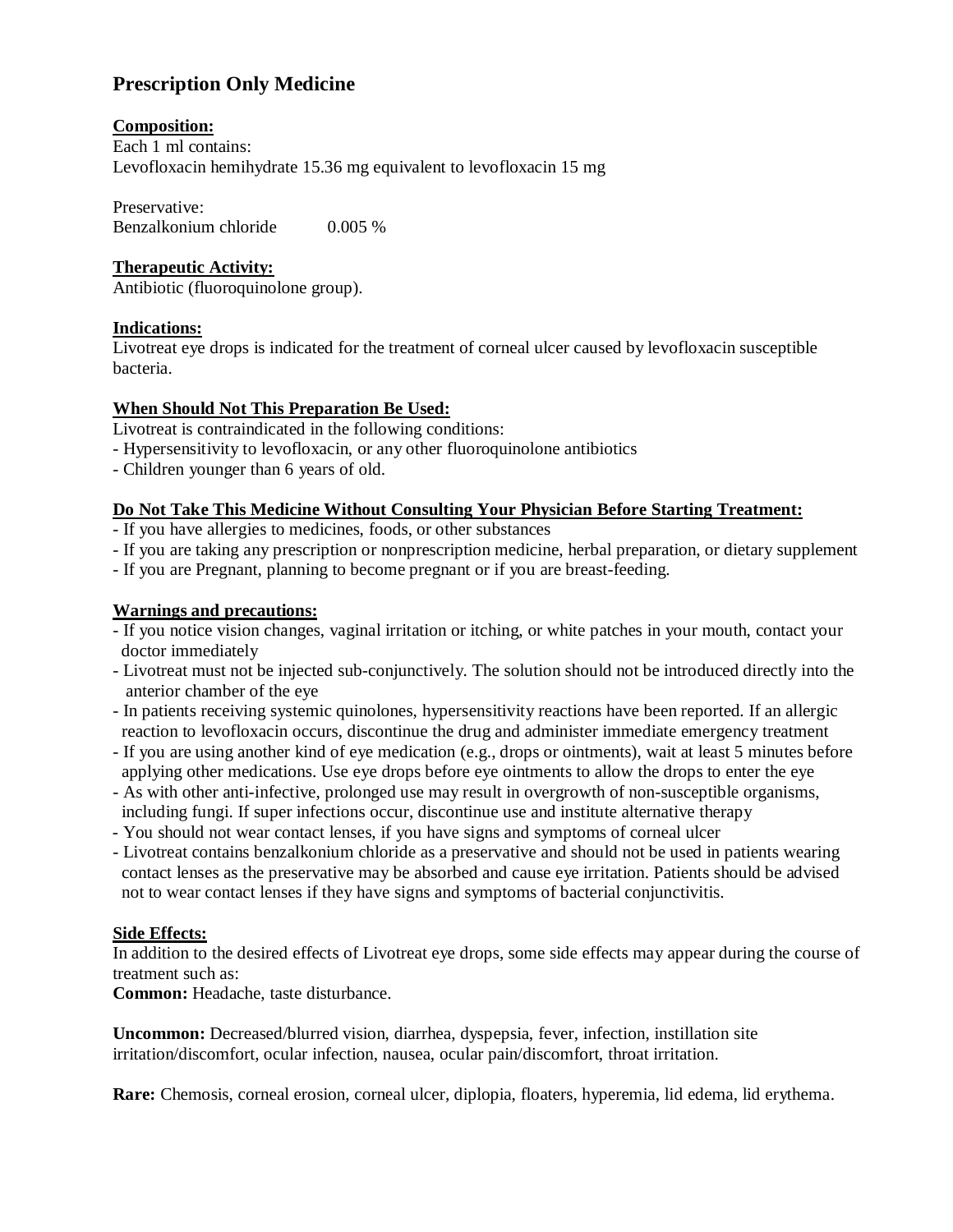**Seek medical attention right away if any of these severe side effects occur:** Severe allergic reactions (rash, hives, itching, difficulty breathing, tightness in the chest, swelling of the mouth, face, lips, or tongue; unusual hoarseness), double vision or other vision changes, eye itching or pain; eye or eyelid swelling.

If any of the side effects gets serious, or if you notice any side effects not listed in this leaflet, tell your doctor or pharmacist.

# **How Will This Medicine Affect Your Daily Life:**

Livotreat may cause blurred vision. This effect may be worse if you take it with alcohol or certain medicines. Use Livotreat with caution. Do not drive or perform other possibly unsafe tasks until you know how you react to it.

### **Drug Interactions:**

If you are taking another medicine concomitantly or if you have just finished treatment with another medicine inform your physician in order to prevent hazards and lack of efficacy resulting from drug interactions. This is especially important for the following drugs: Theophylline, caffeine, warfarin.

### **To Avoid Poisoning:**

- 1. Keep the medicine out of the reach of children
- 2. If an excessive dose is applied or if a child swallowed the medication accidentally, seek help at an emergency and take the remaining medicine with you
- 3. Do not induce vomiting without consulting the physician
- 4. Do not use your medication in the dark, always read the label and make sure you are using the right medication
- 5. Always notice the expiry date and never use the medicine after the mentioned date
- 6. Avoid exposure of the drug to excessive heat and humidity during storage
- 7. Use the drug only as prescribed. In the case any adverse effect not mentioned in this leaflet develops, discontinue use and consult your physician.

### **Recommended Dosage**

The dose is according to physician's instructions. Do not use it in larger amounts or for longer than Recommended.

### **Directions For Use:**

- It is important to ensure that the bottle is sealed well with the first use
- Livotreat is only for the eye. Do not get it in your nose or mouth
- To use Livotreat:
- 1.Wash your hands first
- 2.Tilt your head back
- 3.Using your index finger, pull the lower eyelid away from the eye to form a pouch
- 4.Drop the medicine into the pouch and gently close your eyes
- 5.Immediately use your finger to apply pressure to the inside corner of the eye for 1 to 2 minutes
- 6.Do not blink. Remove excess medicine around your eye with a clean, dry tissue, being careful not to touch your eye
- 7.Wash your hands to remove any medicine that may be on them.
- To prevent germs from contaminating your medicine, do not touch the applicator tip to any surface, including the eye. Keep the container tightly closed
- Livotreat eye drops works best if it is used at the same time each day
- To clear up your infection completely, use Livotreat eye drops for the full course of treatment. Keep using it even if you feel better in a few days
- If you are wearing contact lenses, you should wait at least 15 minutes between applying Livotreat and putting your contact lenses in.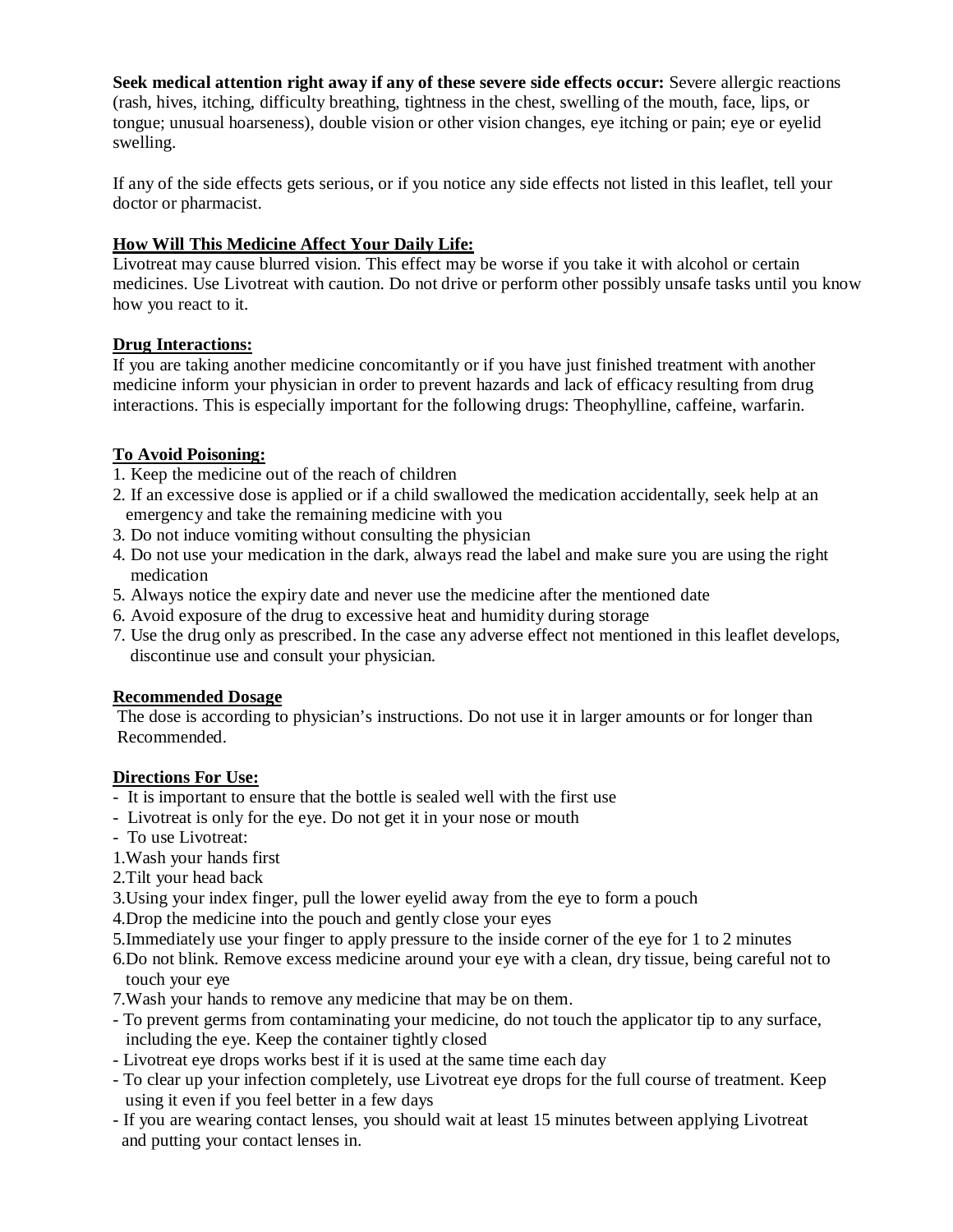#### **Missed Dose:**

- Take the missed dose as soon as you remember, unless it is the time for your next dose, skip the missed one and continue as your regular dose schedule
- Do not double the dose to make up the missed dose.

#### **Attention:**

For external use only.

#### **Storage:**

- Store Livotreat eye drops in its original pack at temperature between 15-25 ºC, protected from light
- Do not use Livotreat eye drops 28 days after opening the bottle.

#### **Presentation:**

A plastic bottle of 5 ml sterile solution with a dropper.



Beit Jala Pharmaceutical Co.

 81, Al-Madaress Str. P.O.Box 58 Beit Jala -Palestine http://www.beitjalapharma .com

1408091-0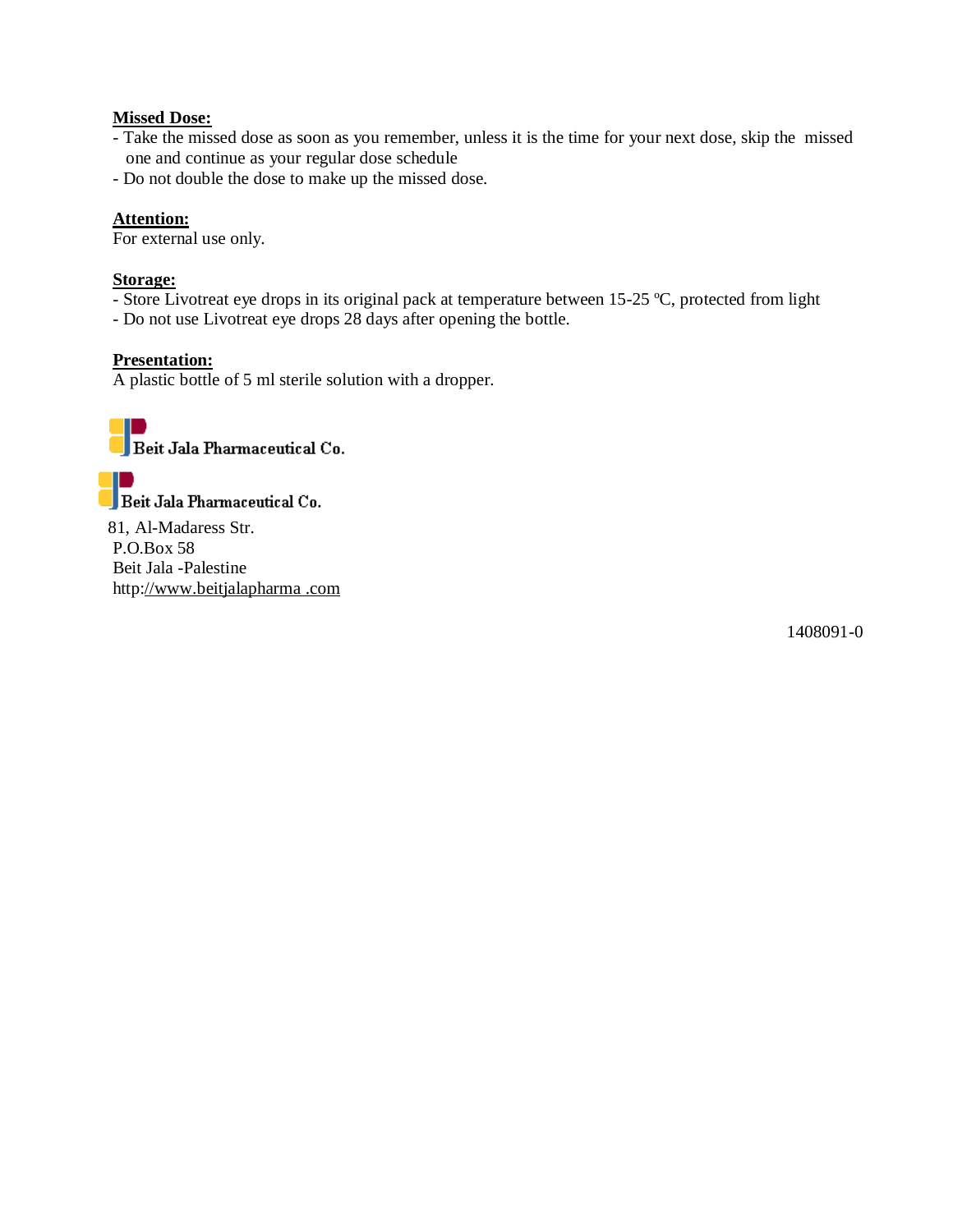**لیڤوتریت قطرة للعین** 

### **ملزم بوصفة طبیة**

**التركیبة الدوائیة:**  یحتوي الملیلیتر الواحد على: لیڤوفلوكساسین ھیمي ھایدرات ١٥٫٣٦ ملغم ما یعادل من اللیڤوفلوكساسین ١٥ ملغم

> المادة الحافظة: كلوراید البنزلكونیوم ٪٠٫٠٠٥

**الفاعلیة العلاجیة:**  مضاد حیوي (من مجموعة فلوروكوینولون).

**الاستعمالات:**  تستخدم قطرة العین لیڤوتریت لعلاج قرحة القرنیة التي تسببھا البكتیریا الحساسة للیڤوفلوكساسین .

#### **متى یمنع استعمال ھذا العلاج:** یمنع استخدام لیڤوتریت في الحالات التالیة: - وجود حساسیة للیڤوفلوكساسین، أوأي من مضادات فلوروكوینولون الأخرى - الأطفال اللذین تقل أعمارھم عن ٦ سنوات.

**لا تستخدم ھذا الدواء دون استشارة طبیبك قبل بدء العلاج:**  - إذا كنت تعاني من حساسیة لأدویة، أطعمة، أو مواد أخرى ـ إذا كنت تتناول أي دواء بوصفة طبیة أو بغیر وصفة طبیة، مستحضر عشبي، أو مكمل غذائي - إذا كنت حامل، تخططین لتصبحي حاملا ً أو إذا كنت مرضعة.

**التحذیرات والاحتیاطات**: -إذا لاحظت تغیرات في الرؤیة، تھیج أو حكة في المھبل، أو بقع بیضاء في الفم، راجع طبیبك فورا ً - لا یجب حقن لیڤوتریت تحت الملتحمة. یجب أن لا یتم إدخال المحلول مباشرة في الحجرة الأمامیة للعین - تم الإبلاغ عن حدوث تفاعلات تحسسیة في المرضى الذین یتلقون مضادات كوینولون. إذا حصل تفاعل تحسسي للیڤوفلوكساسین، توقف عن استخدام الدواء و تلقى معالجة طارئة على الفور - إذا كنت تستخدم أنواع أخرى من أدویة العین (على سبیل المثال القطرات أو المراھم)، انتظر على الأقل ٥ دقائق قبل وضع أدویة أخرى. استخدم قطرات العیون قبل المراھم للسماح للقطرة بدخول العین - كما في مضادات العدوى الأخرى، قد یسبب الاستخدام المطول للدواء نمو مفرط لكائنات حیة غیر حساسة، تشمل الفطریات. إذا حصلت عدوى إضافیة، توقف عن استخدام الدواء وابدأ بعلاج بدیل - یجب علیك عدم ارتداء عدسات لاصقة، إذا كنت تعاني من علامات وأعراض إلتھاب ملتحمة العین البكتیري

- تحتوي لیڤوتریت على كلوراید البنزلكونیوم كمادة حافظة ولا یجب استخدامھ في المرضى الذین یرتدون عدسات لاصقة لینة فقد تمتص المادة الحافظة وتسبب تھیج العین. یجب نصح المرضى بعدم ارتداء عدسات لاصقة إذا كانو یعانون أعراض إلتھاب بكتیري في ملتحمة العین.

**الأعراض الجانبیة:**  إضافة إلى التأثیرات العلاجیة المرغوبة لقطرة العین لیڤوتریت ، قد تحدث بعض الأعراض الجانبیة خلال فترة العلاج مثل:

**شائعة:** صداع، اضطرابات في التذوق.

**غیر شائعة:** انخفاض/ تشوش في الرؤیة، إسھال، عسر ھضم، حُ مى، عدوى، تھیج/ عدم ارتیاح في موقع التقطیر، عدوى في العین، غثیان، ألم/ عدم ارتیاح في العین، تھیج في الحلق.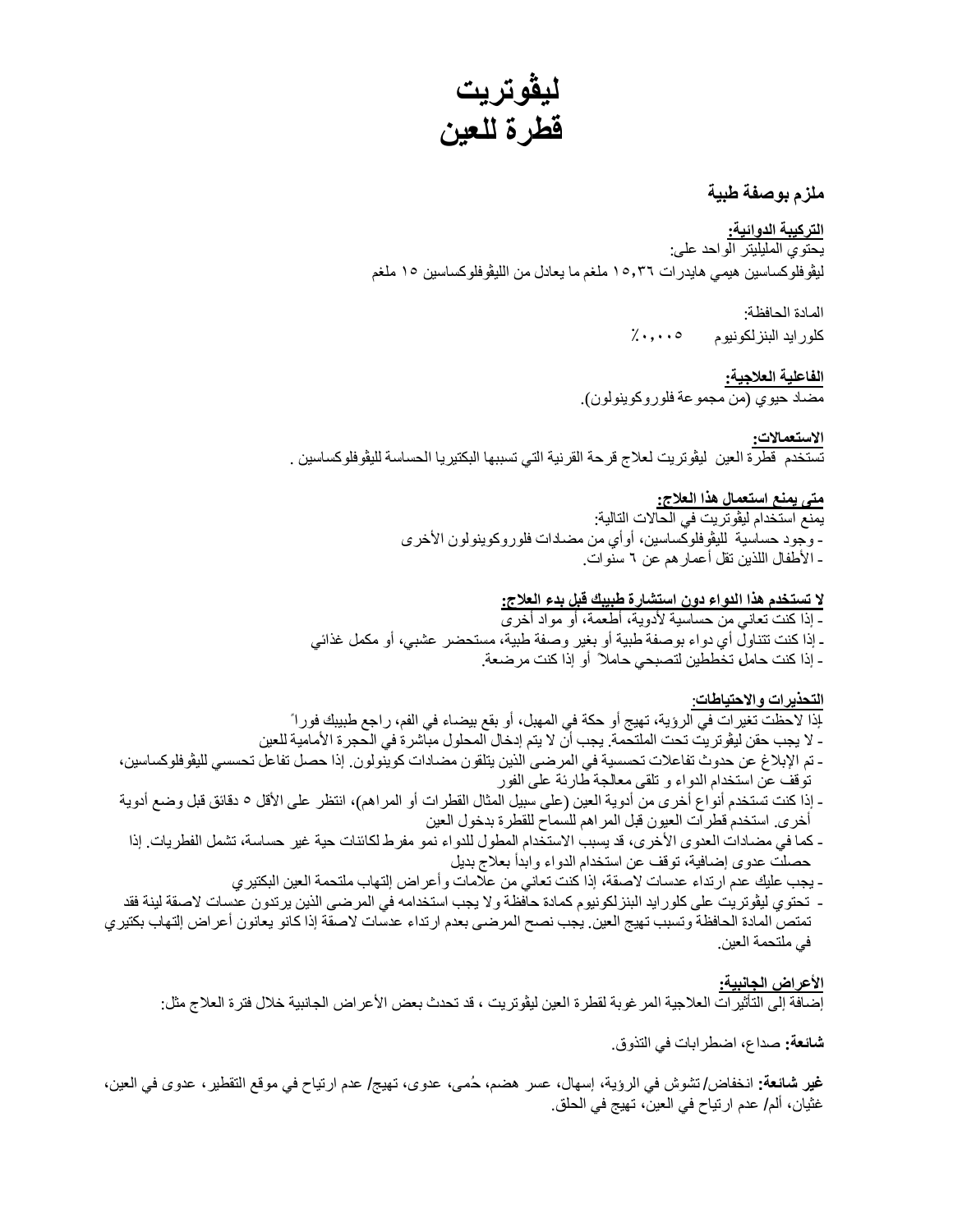**نادرة:** وذمة في ملتحمة العین، تآكل في قرنیة العین، قرحة في قرنیة العین، ازدواج الرؤیة، أجسام عائمة في العین، احتقان، تورم في جفن العین، حُ مامى جفن العین.

**احصل على عنایة طبیة على الفور إذا حدثت أي من الأعراض الجانبیة التالیة:** تفاعلات تحسسیة حادة (طفح جلدي، شرى، حكة، صعوبة في التنفس، ضیق في الصدر، تورم الفم، الوجھ، الشفتین، أو اللسان، بحة غیر اعتیادیة في الصوت)، رؤیة مزدوجة أو تغیرات أخرى في الرؤیة، حكة أو ألم في العین، تورم في العین أو في جفن العین.

إذا أصبحت أي من الأعراض الجانبیة خطیرة، أو إذا لاحظت أي أعراض جانبیة غیر مدرجة في ھذه النشرة، أخبر طبیبك أو الصیدلي.

#### **كیف یؤثر ھذا الدواء على حیاتك الیومیة:**

قد تسبب لیڤوتریت تشوش في الرؤیة. قد یزداد ھذا التأثیر سوءا ً إذا أخذت ھذا الدواء مع الكحول أو أدویة معینة أخرى. استخدم لیڤوتریت بحذر. لا تقم بالقیادة أو القیام بأعمال غیر آمنة حتى تعرف كیف تتفاعل مع الدواء.

#### **التفاعلات بین الادویة:**

ٳذا كنت تستخدم دواءً آخرا ً في نفس الوقت أوانتھیت مؤخرا ً من العلاج بدواء آخر، أعلم طبیبك بذلك لتجنب المخاطر أوقلة نجاعة العلاج التي تنتج من التفاعلات بین الأدویة. ھذا مھم خاصة عندما تستخدم أدویة تنتمي للمجموعات التالیة: ثیوفللین، كافیین، وارفرین.

#### **لتجنب التسمم:**

# .١ احفظ الدواء بعیدا ً عن متناول أیدي الأطفال .٢ ٳذا استخدمت جرعة زائدة أو ٳذا تناول طفل الدواء عن طریق الخطأ، علیك التوجھ مباشرة الى قسم الطوارئ مع أخذ الكمیة المتبقیة من الدواء

- .٣ لا تحاول إحداث التقیؤ دون استشارة الطبیب
- .٤ لا تستخدم دواءك في الظلام واقرأ التعلیمات لتتأكد أنك تستخدم الدواء الموصوف لك
- .٥ تأكد دائما ً من تاریخ نھایة صلاحیة الدواء ولا تستخدم الدواء بعد تاریخ اٺنتھاء المذكور
	- .٦ تجنب تعریض الدواء للحرارة والرطوبة الشدیدتین خلال فترة التخزین
- .٧ استخدم الدواء حسب الوصفة فقط. في حالة ظھور أي أعراض جانبیة غیر واردة في ھذه النشرة، توقف عن استخدام العلاج وأعلم طبیبك.

**الجرعة الموصى بھا:** 

الجرعة حسب ارشادات الطبیب. لا تقم باستخدام لیڤوتریت بكمیات أكبر أو لمدة أطول من الموصى بھ

#### **تعلیمات الاستخدام:**

- من المھم أن تتأكد أن العبوة محكمة الإغلاق عند أول استخدام
	- لیڤوتریت مخصص للعین فقط. لا تقم بوضعھ بأنفك أو فمك
		- لاستخدام لیڤوتریت :
			- .١غسل یدیك أولا ً
		- .٢ارفع رأسك للخلف
- .٣باستخدام السبابة، اسحب الجفن السفلي بعیدا ً عن العین حتى تعمل فراغ. قم بتقطیر الدواء في الفراغ وأغلق العین بلطف .٤استخدم إصبعك على الفور للضغط على الزاویة الداخلیة للعین لمدة ٢-١دقیقة .٥لا ترمش، قم بإزالة الدواء الزائد حول العین باستخدام مندیل نظیف، جاف، مع الحذر حتى لا تلامس عینیك
	- .٦اغسل یدیك لإزالة أي دواء قد یكون علیھا.
- لمنع الجراثیم من تلویث الدواء، إحرص ألا یلامس رأس القطارة أي سطح، بما في ذلك العین، احفظ العلبة مغلقة بإحكام - تعمل قطرة لیڤوتریتبشكل أفضل إذا استخدمتھا یومیا ً في نفس الوقت
- للشفاء التام من العدوى، استخدم لیڤوتریت لفترة العلاج كاملة. استمر في الاستخدام حتى لو شعرت بالتحسن خلال أیام قلیلة - إذا كنت ترتدي عدسات لاصقة، یجب علیك الإنتظار ١٥ دقیقة على الأقل بین استخدام لیڤوتریت و وضع العدسات الاصقة.

### **في حال نسیان الجرعة:**

- خذ الجرعة المنسیة حالما تتذكر، ولكن إذا اقترب موعد الجرعة التالیة، اترك الجرعة المنسیة وأكمل حسب جدول الجرعات الاعتیادي، لا تستخدم كمیة إضافیة من الدواء لتعویض الجرعة المنسیة - لا تقم بمضاعفة الجرعة لتعویض الجرعة المنسیة.